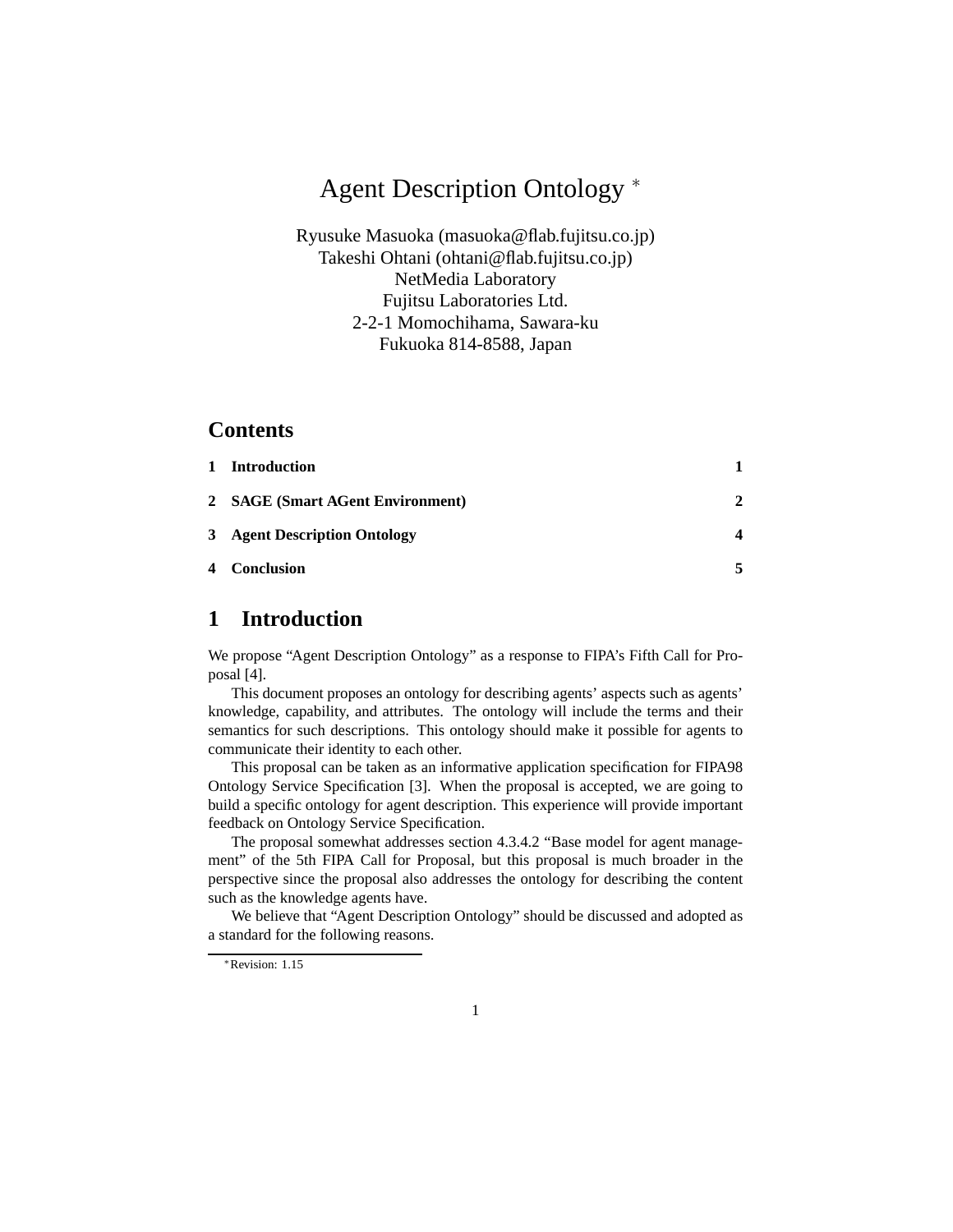**Realization of efficient communication between agents** When we scrutinize the case of human communication, it is very difficult for two persons to talk with each other without the knowledge of the counterpart even if they speak the same language.

If agents are deprived of the capability to communicate what they are and what they can do, agents need to go through a very inefficient process of building the models of other agents from indirect evidences.

Agent Description Ontology should make it possible for agents to communicate their attributes and capabilities. Agents can build models of other agents rapidly through the direct messaging, and then efficient communication between them can then be established.

**Realization of agent services** In order to realize the agent services such as brokerage/recruitment/recommendation, agents need to have accurate models of other agents.

KQML specification [1] defines advertise messages. KQML specifies that an advertise message has the KQML message as its content. Therefore an advertise message can only communicate the message-handling capability of the sender agent by a matching pattern. If we restrict the agents to the advertise messages as the ways to convey their capabilities, this would greatly restrict the possibilities of agent services. It should be very difficult to realize content-based brokerage for example.  $\frac{1}{1}$  We need predicates, of which semantics are defined in the ontology, to provide a variety of such agent services.

**Human benefits** When "Agent Description Ontology" is prepared, a particular agent will be described using this ontology. We believe that this would benefit the people, especially the developers and users of agent systems in the current situation where the definitions of agents are just abundant.

The ontology does not give a unique definition of what an agent is, but does give dimensions to measure agents. This makes it possible to position agents in those dimensions and to compare them. Developers and users of agent systems can then decide much easily which agent system to adopt.

## **2 SAGE (Smart AGent Environment)**

This section introduces the SAGE (Smart AGent Environment) project and describes our agent system architecture, where an agent description ontology plays an essential role. The toolkit to build agent systems of SAGE architecture will be available as a software product very soon.

R & D of intelligent agents at Fujitsu Laboratories Ltd. are being done under the SAGE (Smart AGent Environment) project with emphasis on seamless integration of heterogeneous information distributed over networks. The main topics of the SAGE

<sup>&</sup>lt;sup>1</sup>We have realized content-based brokerage service which is explained in section 2.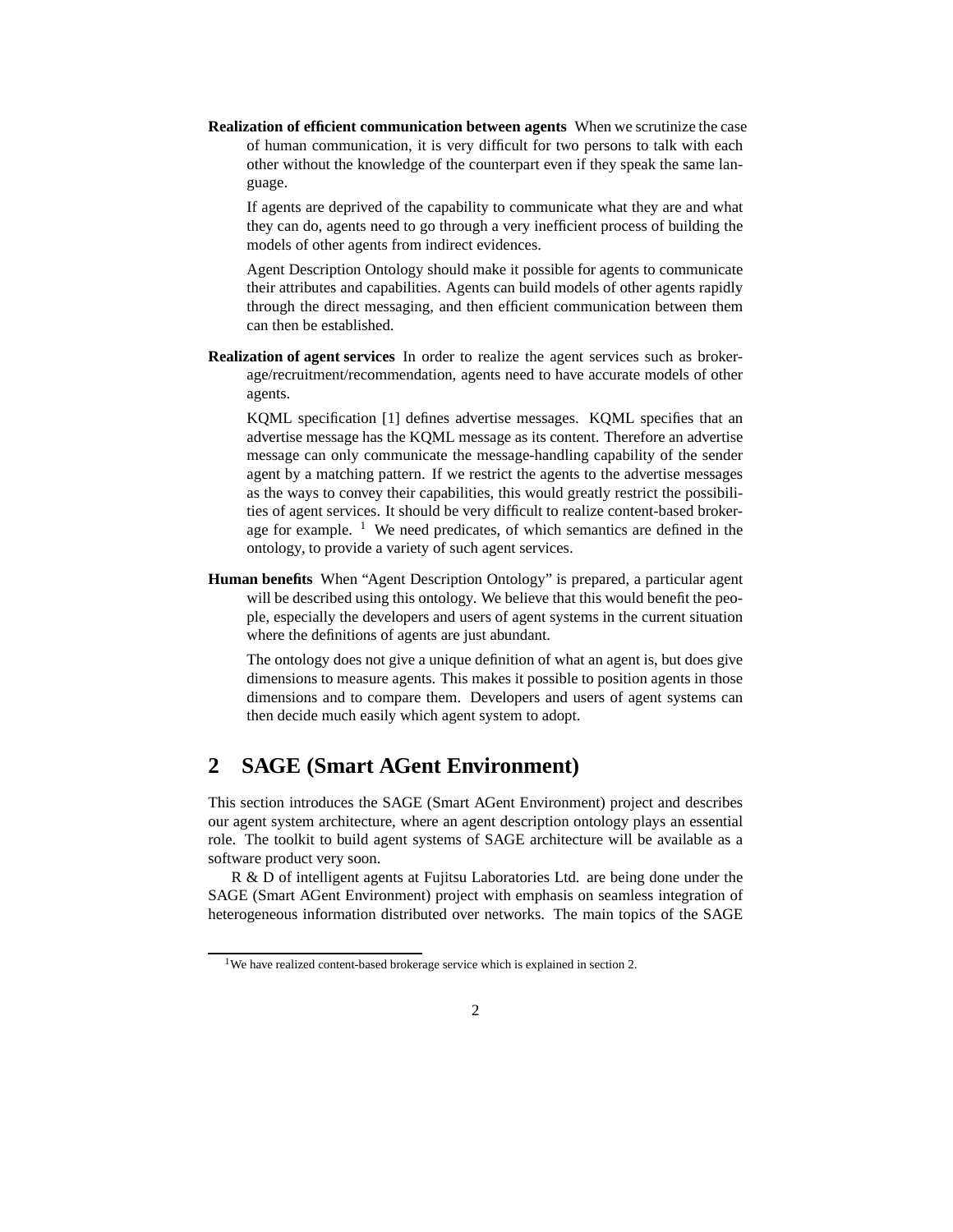project are facilitators and ontologies. Those and other research areas for the SAGE project include:

- Agentification of users and legacy applications
- Facilitation of interoperation between agents by facilitators
- Ontologies used in agent systems
- Message formats and transactions
- Libraries and tools for the above
- Real-world applications

The project utilizes software agent technology, especially of those conversational agents that communicate by ACL (Agent Communication Language) [6]. Currently we use KQML (Knowledge Query and Manipulation Language) [1] for the message format and KIF (Knowledge Interchange Format) [5] for content language in our agent system, but use of FIPA-ACL is under consideration.

A facilitator is an agent that realizes content-based brokerage services. Since facilitators depend on contents of messages to provide their services, ontologies are of crucial importance. We will give more details on R & D efforts on facilitators in the rest of this chapter.

The architecture of SAGE has a 3-tier structure where facilitators are placed between user agents and database agents. User agents represent users as agents to SAGE and database agents represent databases and other information sources as agents to SAGE. Facilitators stand between them to provide brokerage, translation, merge and other services to help those agents interoperate.

The system works as follows.

- 1. When a database agent starts, it advertises categories, message formats and ontology it can handle to a facilitator.
- 2. When a user makes a query through the user interface, the user agent turns the query from the user into an ACL message and sends it to the facilitator.
- 3. The facilitator chooses the appropriate database agents based on advertise/unadvertise messages from the database agent and translates it for each database agent if necessary. <sup>2</sup>
- 4. The facilitator sends out the messages to the chosen database agents and wait for the reply messages.
- 5. The database agent changes the ACL message from the facilitator into a SQL query and consults the database.
- 6. The result from the database is composed into an ACL message and the ACL message is sent back to the facilitator.

<sup>&</sup>lt;sup>2</sup>We allow database agents to have different ontologies for KIF terms in KIF content of the messages.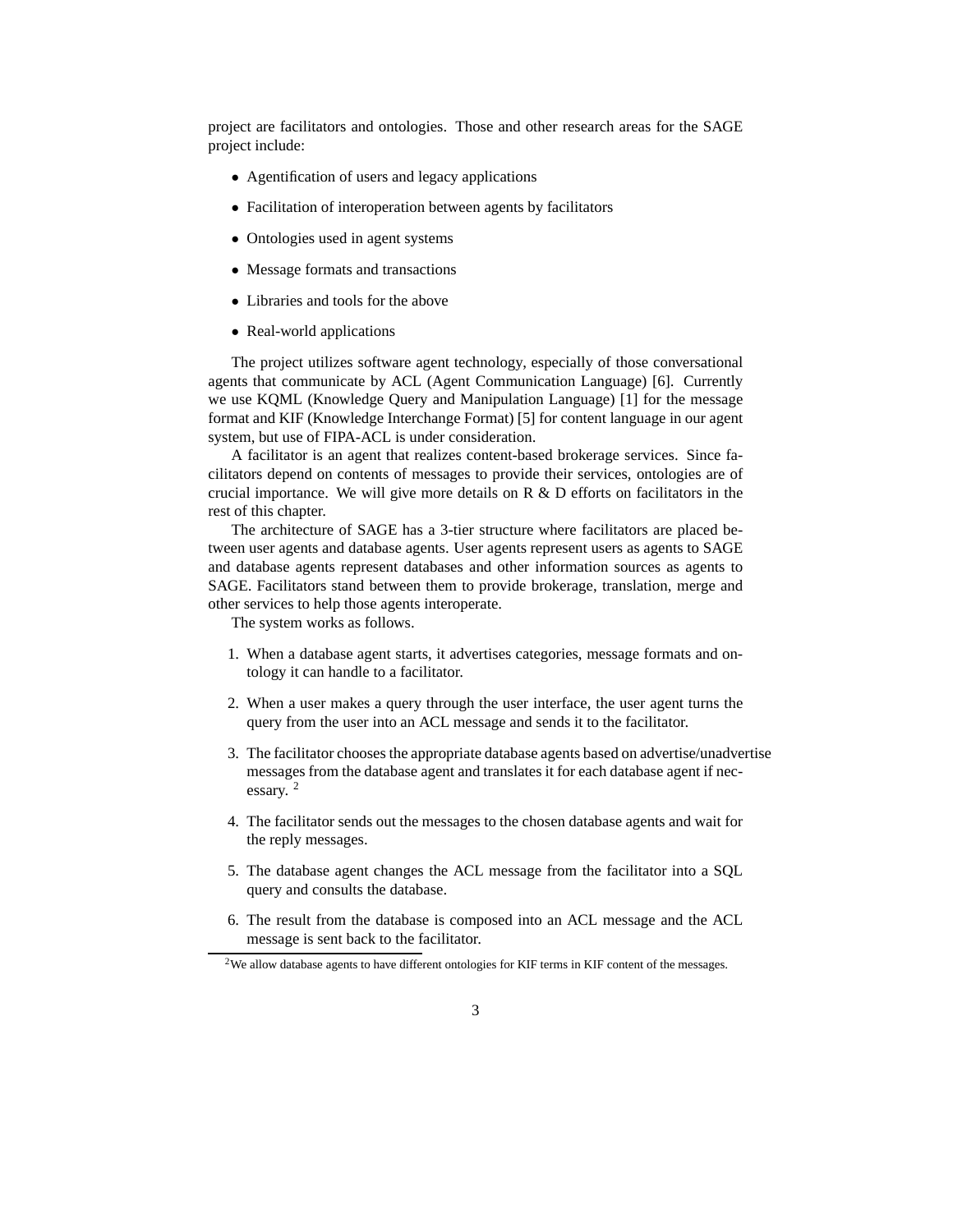- 7. The facilitator merges the messages from the database agents into one and sends back to the user agent.
- 8. The user agent displays the result.

The facilitator works as a content-based broker in the scenario above. What the facilitators do are summarized as follows: <sup>3</sup>

- Selects appropriate database agents for the query message based on the stored advertise messages.
- Forwards the query message to the selected database agents.
- Translates messages from one ontology to another using translation knowledge if necessary.
- Merges the reply messages from the database agents and sends the merged (and sorted) results to the user agent.

In realizing the above content-based brokerage, an "Agent Description Ontology" plays an essential role. The contents of the advertise messages sent from database agents are written in KIF using an "Agent Description Ontology." With this ontology, database agents can communicate their knowledge, capability, and attributes to the facilitator. Only then, the facilitator can decide which agent can deal with the original query and what is the appropriate way to put the query to the agent.

We have applied our agent system to many real-world applications such as intercompany EC, online database integration, knowledge management, etc. The function of ontology translation was not used in some of the applications. But the advertise mechanism that is based on an "Agent Description Ontology" is used in every one of them and this is essential to our agent system. With this mechanism and the ontology, database agents can communicate their knowledge, capability, and attributes dynamically and the facilitator can provide useful brokerage services.

#### **3 Agent Description Ontology**

We believe "Agent Description Ontology" should include, but not limited to, the followings.

We list possible normative topics first.

- **Name of the ontology** We need to give the name of the ontology that should appear as the value for the :ontology parameter of the ACL message. If the terms are appropriately categorized, we need to give names for ontologies corresponding to those categories.
- **Framework to express the ontology** We need the framework to express the ontology. This may be a meta-ontology in one of first order logic languages. In order to

<sup>3</sup>This is not an exhaustive list of facilitator's functions.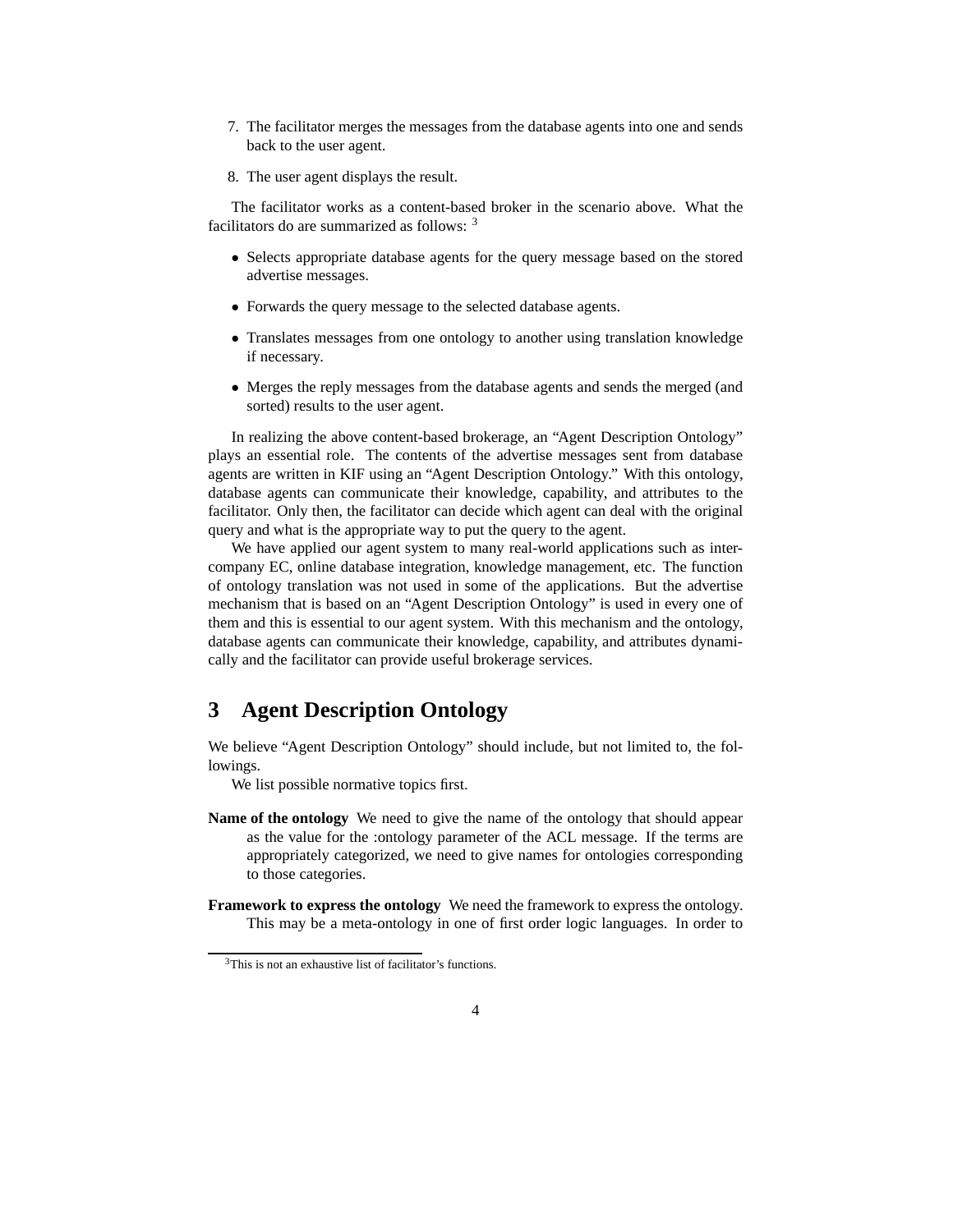make the standard language-independent, we can take such an approach for example to provide models in graphs and serializations of the models into SL, KIF, XML [9], etc. This is a similar approach to that of RDF (Resource Description Framework) [8].

- **Content of the ontology** We need to standardize the content of the ontology, which is the essential part of this proposal. We need the terms for the predicates to describe the agents and possibly the values or the formats of the values for those predicates. Here we list the categorized list for the possible terms. These categories may not be exhaustive and may be reorganized during the discussion.
	- Terms for describing agent's knowledge
		- **–** Range of agent's VKB (Virtual Knowledge Base)
			- ∗ Syntactical range of VKB
			- ∗ Semantic range of VKB
	- Terms for describing agent's capability
		- **–** Inference capability
		- **–** Protocols the agent can handle
		- **–** Communicative acts the agent can handle
		- **–** Languages the agent can handle
		- **–** Mobility related capability
		- **–** Access methods (email address, URL)
	- Terms for describing agent's attributes
		- **–** Groups the agent belongs to
		- **–** Specialty of the agent
		- **–** History of the agent
		- **–** Access restrictions of the agent

Here follows the list of possible informative topics.

- Example descriptions of agent using the ontology
- Example of agent services (such as content-based brokerage) realized by using the ontology

# **4 Conclusion**

As we stated above, ontologies for describing agents are of critical importance to building efficient agent systems. It is also essential for developers and users to understand the positions of agent systems they are going to use.

We also outlined our agent system, SAGE (Smart AGent Environment) which will be available as a software product very soon. This agent system depends on such an ontology for its central functionality.